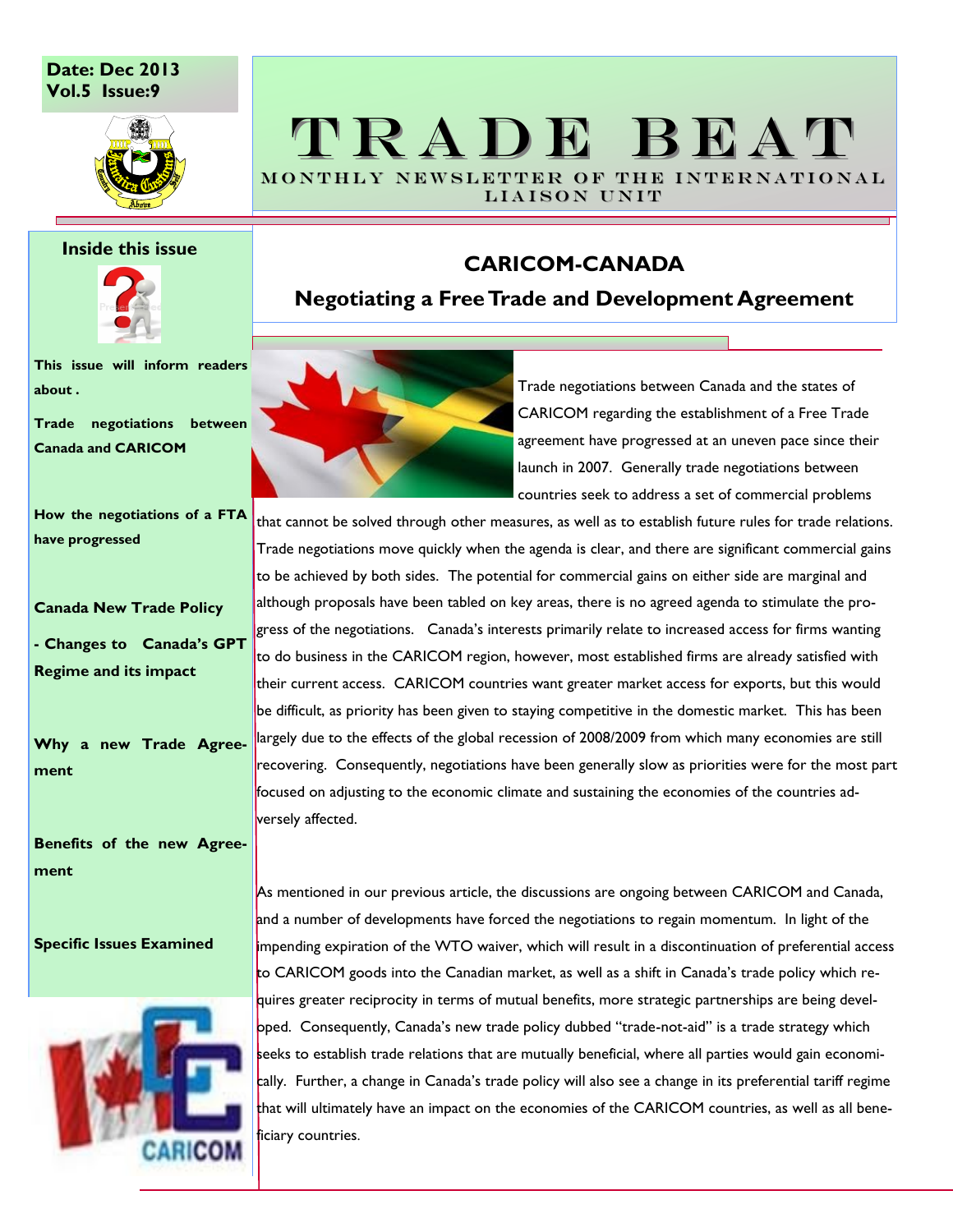### **General Preference Tariff (GPT) and Least Developed Country Tariff (LDCT)**

Canada, on the recommendation of the United Nations Conference on Trade and Development (UNCTAD), implemented a preferential tariff regime in 1974, known as the general preferential tariff regime (GPT). The GPT was established to help developing countries to promote industrialization, increase their export earnings and to promote their economic development. The GPT is a tariff treatment, and as such it determines applicable rates of duty for imported goods from countries that qualify for the preferential treatment.



Under the GPT, Canada offers duty free or preferential market access to imports from one hundred and seventy five (175) designated beneficiaries that are at an advantage, as the GPT duty rates are lower than those of the Most Favoured Nation (MFN) rates. The MFN rates are accorded to all members of the World Trade Organization (WTO). Still, lower rates are accorded to countries that qualify for the Least Developed Country Tariff (LDCT) treatment. This benefit is afforded to the least developed countries of the world that have trading arrangements with Canada. Although all LDCT countries benefit from the GPT, not all GPT countries benefit from the LDCT. Qualification for the GPT happens on a shipment by shipment basis and requires that a bill of lading showing shipment directly to Canada from a GPT or LDCT country must be present. In addition to the bill of lading requirement, there are rules of origin that must be followed in order to qualify for the GPT. Requirements under the rules of origin state that goods must be wholly produced in a qualifying country or, as it regards GPT, sixty percent (60 %) of the exfactory price of the goods packed for shipment to Canada must originate from a beneficiary country or Canada in order to qualify. Similarly as it relates to LDCT, at least 40% of the ex factory price should be produced in a LDCT country or Canada. The LDCT, however, may include no more than 20% of the materials, parts or products used to manufacture the finished goods from a GPT country.

The Canadian Department of Finance, in an effort to modernize the GPT regime by ensuring that it is properly aligned with the current global economic landscape and other major tariff preference granting countries, has put forward a proposition of changes to be made to the preferential tariff programme. Effective January 1, 2015, preferential duty status will be removed from seventy-two (72) countries, with respect to goods shipped to Canada under the GPT. This is as a result of the classification of these countries by the World Bank, as high or upper middle income economies based on studies conducted over the last two years, or a determination that they have a one percent (1%) or larger share of world exports for two consecutive years according to the WTO statistics. In light of the proposed changes to country coverage, changes are also being considered regarding product coverage, rules of origin, safeguards, expiry date and future reviews. As a result of the criteria used to determine eligibility for GPT most of the CARICOM nations will be taken off the GPT list, therefore negotiating a bilateral trade agreement with Canada becomes even more critical.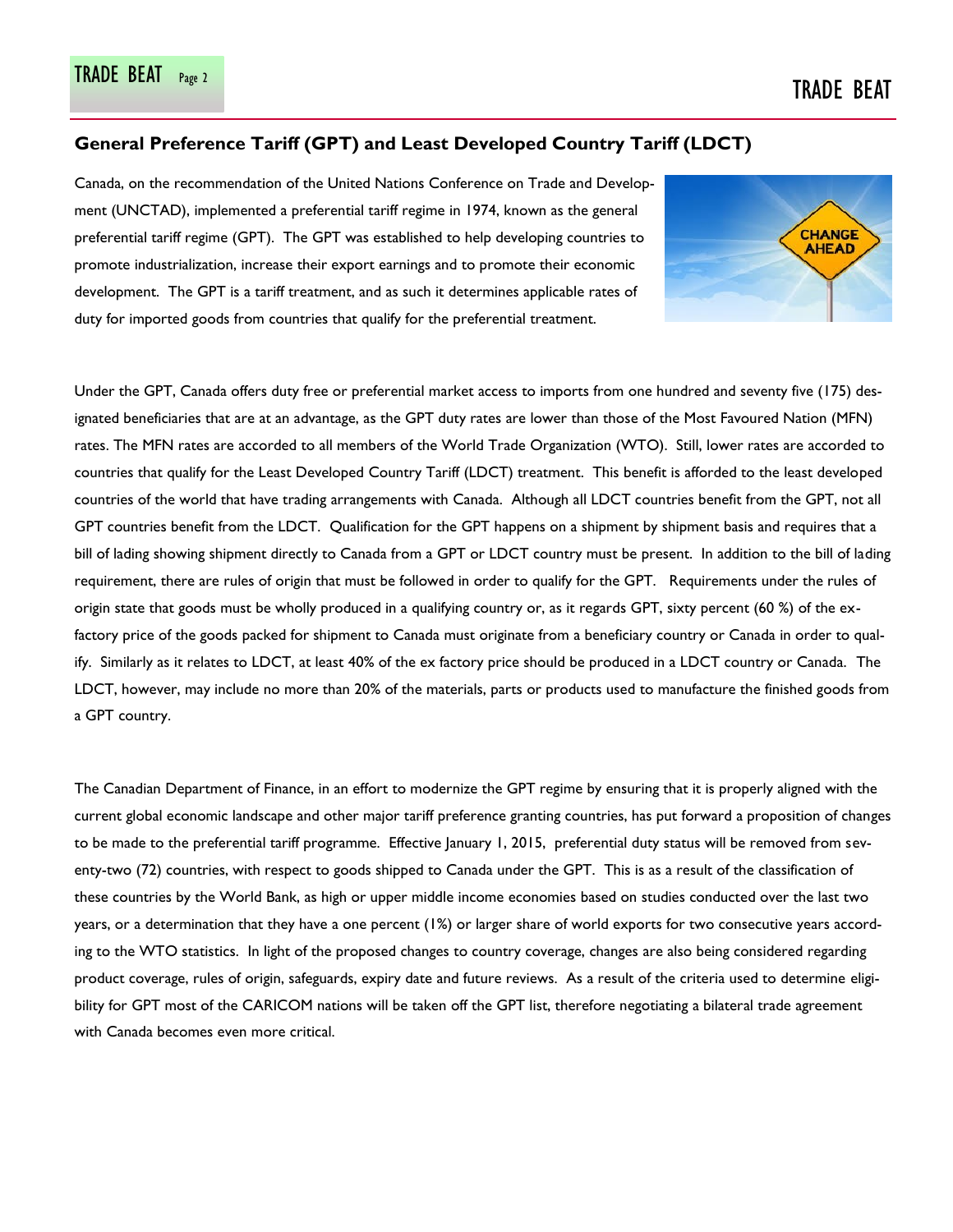# TRADE BEAT Page 3 TRADE BEAT

### **Why a Trade and Development Agreement ?**



Trade agreements seek to expand trade between negotiating nations, through opening of markets and facilitation of more predictable trade based on agreed rules. These rules may govern the reduction of barriers to trade between States, as well as improve the transparency of trade and investment regimes by promoting non-discrimination and fair competition. Additionally, trade agreements facilitate regulatory cooperation aimed at harmonizing laws, standards and regulations that may affect trade, to ensure that differences in regulatory regimes do not result in barriers to trade.

The negotiations for the CARICOM-Canada free trade and development agreement aim to primarily liberalize and eliminate barriers to entry in both regions, in order to facilitate trade and investment. Because the negotiations are between developed and developing countries, a development component is quite necessary to protect the integrity of the agreement and ensure that the developing nations are

in a position to honour their commitments onwards. Critical to this is capacity building for CARICOM, by way of technical assistance to ensure economic viability. To address the development aspect of the agreement, instruments of cooperation are often established that are designed to improve production and export capacity, especially for developing nations. This is an important component as it allows developing countries to better compete and participate in the global market economy.

### **Benefits of the Agreement**

It is anticipated that the Trade and Development Agreement between CARI-COM and Canada will be a long term arrangement that locks in CARICOM's access to Canada's market. A new agreement which is compatible with WTO's rules on FTAs would no longer require a WTO waiver and would see goods that were excluded from CARIBCAN now being considered for inclusion in the new trade arrangement as well as provisions that were not considered previously, such as, services and investments. CARICOM negotiators are seeking to ensure that the new agreement will provide special benefits in key areas covering trade as it relates to market access, and development as it relates to capacity building. This in turn will significantly contribute to enhancing the region's economic stability and increase its innovative capacity in global competitiveness.



### **Specific Negotiating Issues**



**Trade in goods -** With the impending expiration of the WTO waiver, an FTA would potentially lock in duty free market access for CARIBCAN countries. Excluded items, such as, textiles, apparel and footwear, which currently face up to 20% import duties, can now be considered for market access under the new agreement . The agreement would also level the playing field with competitors with whom preferential access is still active.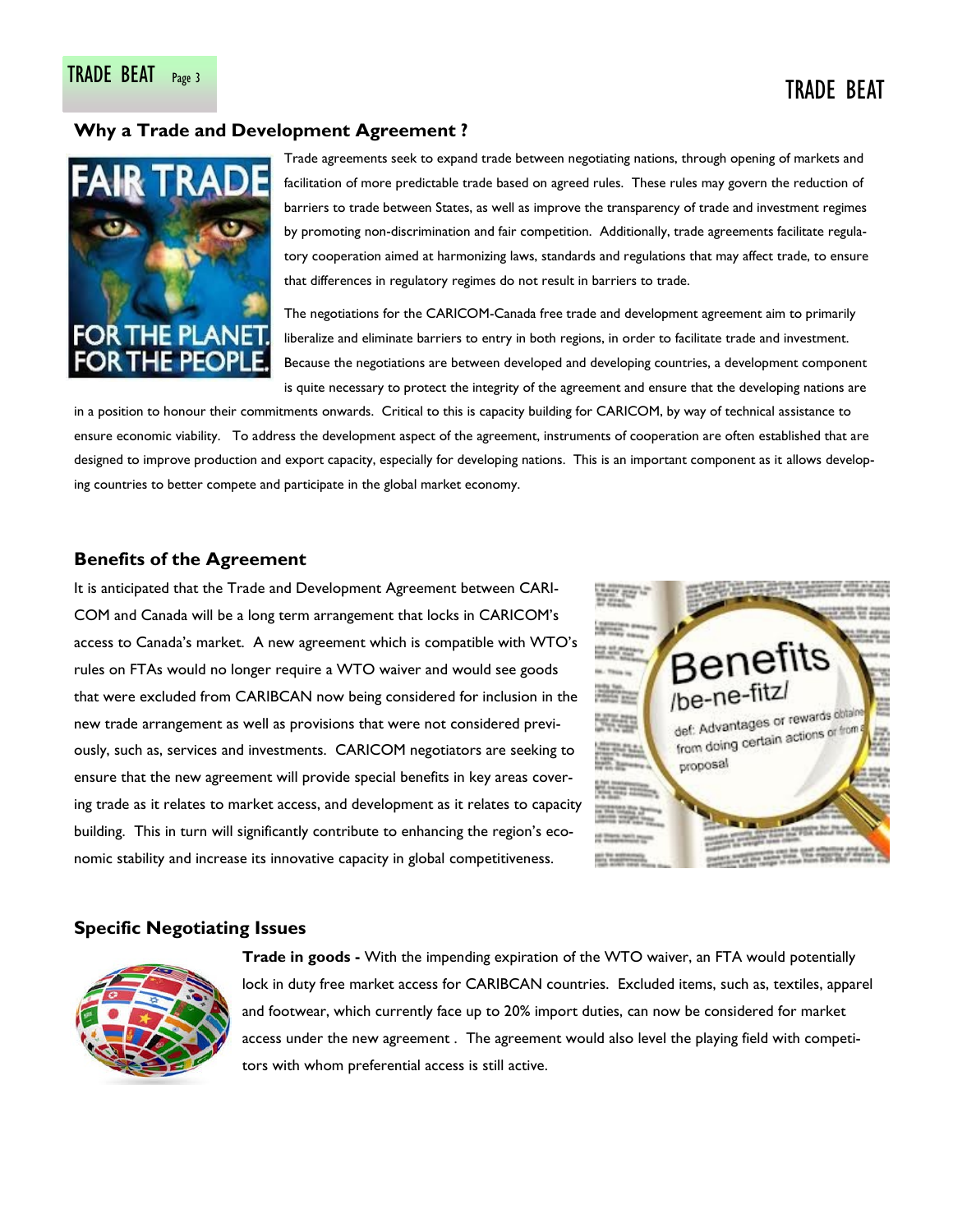# TRADE BEAT Page 4 TRADE BEAT PAGE 4 TRADE BEAT

**Trade in Services -** This vital sector is one of the main drivers for the economy of CARICOM States and is seen as important for growth strategies. The services sector provides outsourcing opportunities for Canadian investors and would benefit a wide range of CARICOM service providers. Call centers, data processing, and accounting services are among the most sought after, and create a sustainable source of employment opportunities for CARICOM nationals. The new agreement would provide better and broader access to the Canadian market than what is currently enjoyed under the WTO General Agreement on Trade in Services (GATS). CARICOM service providers would be able to operate under a predictable and stable environment which allows for the recognition of qualifications under the new terms of mutual recognition agreements.

**Temporary Entry** - Temporary Entry of Business Persons would serve to capitalize on the gains from the services chapter and would complement other chapters such as trade in goods, government procurement and investment. Strides have been made in this area, as Canada has taken a more liberal approach to entry commitments than it has at the WTO. Labour market impact tests would be eliminated in light of the new commitment which expands coverage to temporary foreign workers such as, professionals, technicians, and spouses.

I**nvestment** - The FTA would create strong investment rules that would encourage foreign investments, such as tourism and financial services in both regions over a secure, transparent and predictable platform. These rules would present the CARICOM region as an attractive place for investment, and promote a positive economic climate by facilitating investments that diffuse technology, management practices and a good business culture. A trade agreement that protects investments and facilitates trade in financial services could promote further development of CARICOM's financial services sector, and expand its benefits for the region.

**Technical Barriers to Trade (TBT)** - As import duties fall, TBTs arise as a mechanism to protect domestic markets. Technical regulations outlining product specifications presents a challenge to market access for exporting countries. The FTA could address these issues by providing for sound regulatory practices which would be transparent and demand compliance with international standards. The use of international standards which are already widely used in CARICOM and the streamlining of conformity assessment procedures e.g. certification, may increase the interest of Canadian investors in the region. A mechanism to address specific TBTs encountered by CARICOM exporters is also being proposed to address the unique challenges that may be faced by the region.

**Government Procurement** - The FTA would guarantee CARICOM suppliers with ready access to information on Canada's federal procurement system and rules, including the preparation and submission of tenders. With over \$10 billion of annual purchases of goods and services by the Canadian federal government, including construction services, the CARICOM region has tremendous potential to gain access. All aspects of the procurement procedure will be addressed under a set of transparent and comprehensive rules in accordance with the relevant domestic laws and regulations to ensure the access of procurement opportunities for both regions.